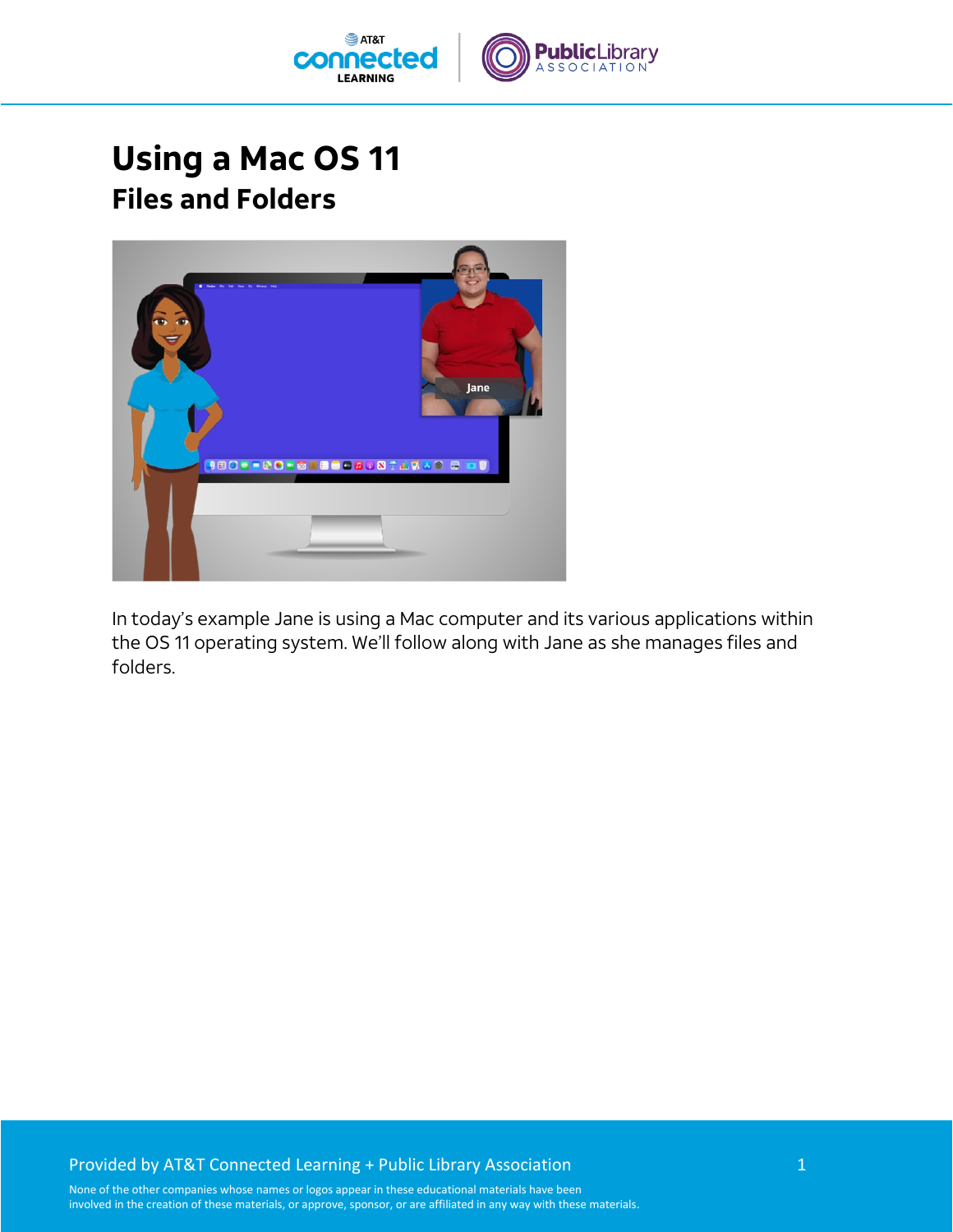





A file is a package of information. Applications are software or tools that allow you to do things on the computer with a file. Some applications allow you to work on text documents, and others allow you to do things like edit pictures, watch videos, listen to music or access the internet.



Just like an application, there are several ways you can open a file. Jane would like to open a file on her desktop. Using a mouse or touchpad, Jane would move the cursor to the file, and then double-click on the file to open it.

Provided by AT&T Connected Learning + Public Library Association 2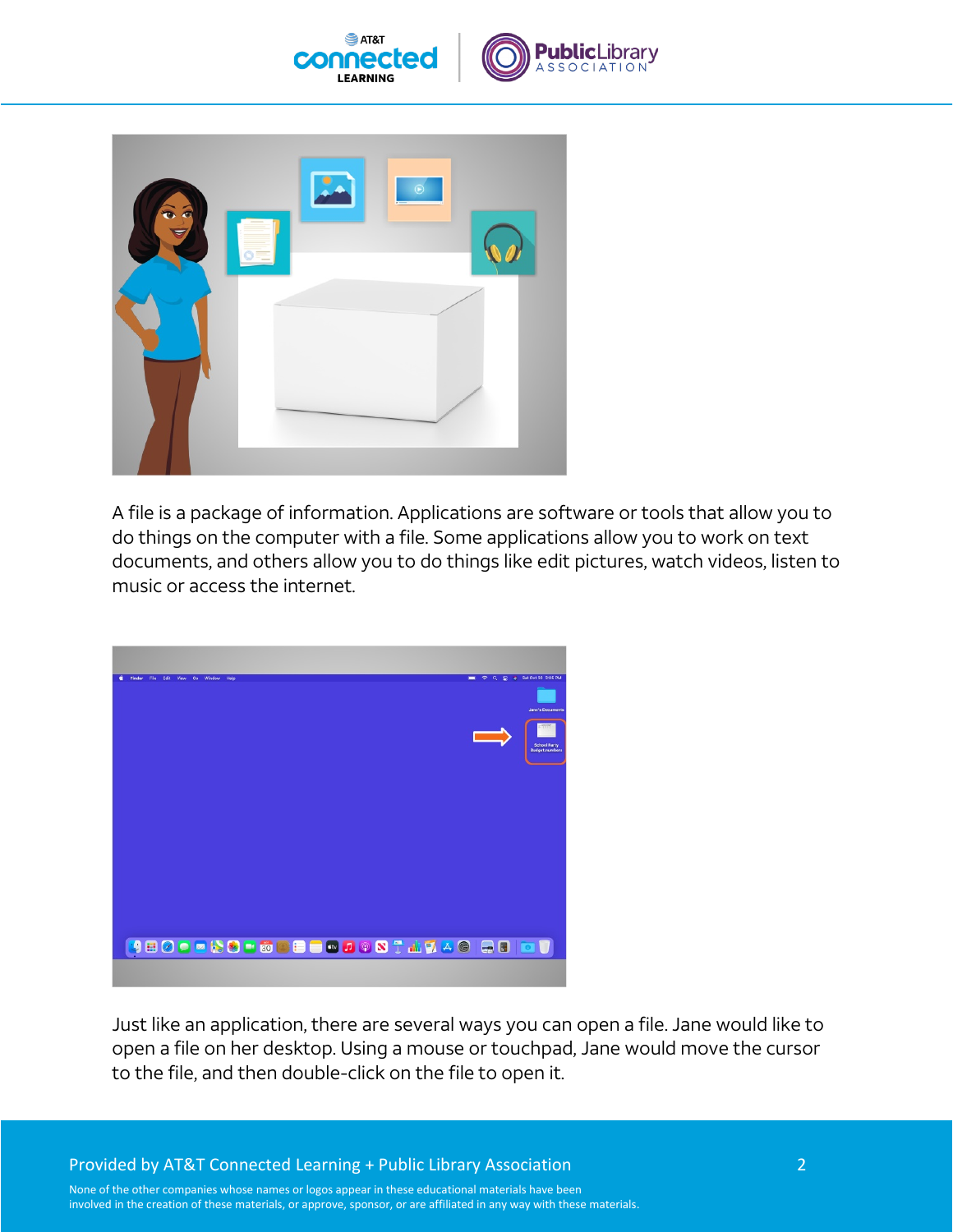

| Finder<br>File<br>Edit<br>View<br>Go<br>Window<br>Help |                                    | # Sat Oct 30 3:05 PM<br>$\Rightarrow$<br>$\alpha$<br>雲                  |
|--------------------------------------------------------|------------------------------------|-------------------------------------------------------------------------|
|                                                        | <b>Double click</b><br>on the file | <b>Jane's Documents</b><br><b>School Party</b><br><b>Budget.numbers</b> |
|                                                        |                                    |                                                                         |
|                                                        |                                    |                                                                         |
|                                                        |                                    |                                                                         |
| <b>JEODE &amp; SH 500 B B B D 8 T A T A G R B B</b>    |                                    |                                                                         |

Would you give Jane a hand? Move your cursor to the file "School Party Budget" and double click on it.

| View           | Add Category<br>Zoom         | <b>IFI</b><br><b>Insert</b><br>Table | Chart<br>Text                        | بالدة<br>Shape<br>Media | $\mathbb{Z}$<br>×<br>Collaborate<br>Commert | $\odot$<br>м<br>Format Organize |                                              |
|----------------|------------------------------|--------------------------------------|--------------------------------------|-------------------------|---------------------------------------------|---------------------------------|----------------------------------------------|
| ÷              | Sheet 1                      |                                      |                                      |                         |                                             |                                 | <b>Jane's Documents</b>                      |
| σ              | $\overline{1}$               | $\overline{R}$                       | c                                    | $\circ$                 | ×                                           | ×                               |                                              |
|                |                              |                                      | 2nd Grade - End of Year Party Budget |                         |                                             |                                 |                                              |
|                | Item                         | <b>Anticipated</b><br>Cost           | Encumbered                           | Paid                    | <b>Funds</b><br>Remaining                   |                                 | <b>School Party</b><br><b>Budget.numbers</b> |
|                | Food and Drink               | \$400                                | (5172.00)                            | \$0.00                  | \$228.00                                    |                                 |                                              |
|                | Decorations                  | \$150                                | \$0.00                               | (\$135.00)              | \$15.00                                     |                                 |                                              |
|                | <b>Book for Each Student</b> | \$225                                | (\$224.25)                           | \$0.00                  | \$0.75                                      |                                 |                                              |
|                | Gift for Classroom           | \$100                                |                                      |                         | \$100                                       |                                 |                                              |
| ×              | Total                        | \$875                                | $-8396.25$                           | $-$135.00$              | \$343.75                                    |                                 |                                              |
|                |                              |                                      |                                      |                         |                                             |                                 |                                              |
| <b>B</b>       |                              |                                      |                                      |                         |                                             |                                 |                                              |
| $\overline{9}$ |                              |                                      |                                      |                         |                                             |                                 |                                              |
| lso)<br>m      |                              |                                      |                                      |                         |                                             |                                 |                                              |
| 12             |                              |                                      |                                      |                         |                                             |                                 |                                              |
| 13             |                              |                                      |                                      |                         |                                             |                                 |                                              |
| sal            |                              |                                      |                                      |                         |                                             |                                 |                                              |
| m              |                              |                                      |                                      |                         |                                             |                                 |                                              |
| ns)            |                              |                                      |                                      |                         |                                             |                                 |                                              |
| 77             |                              |                                      |                                      |                         |                                             |                                 |                                              |
| $^{18}$        |                              |                                      |                                      |                         |                                             |                                 |                                              |
| $ v_0 $        |                              |                                      |                                      |                         |                                             |                                 |                                              |
| 20             |                              |                                      |                                      |                         |                                             |                                 |                                              |
| 21<br> 22      |                              |                                      |                                      |                         |                                             |                                 |                                              |
|                |                              |                                      |                                      |                         |                                             |                                 |                                              |

Good job! When Jane opens a file, it will open in the default application that the file works in. In today's example, the file automatically opens in a program called Numbers, since that is the application that is used on Mac OS to open spreadsheets.

Provided by AT&T Connected Learning + Public Library Association 3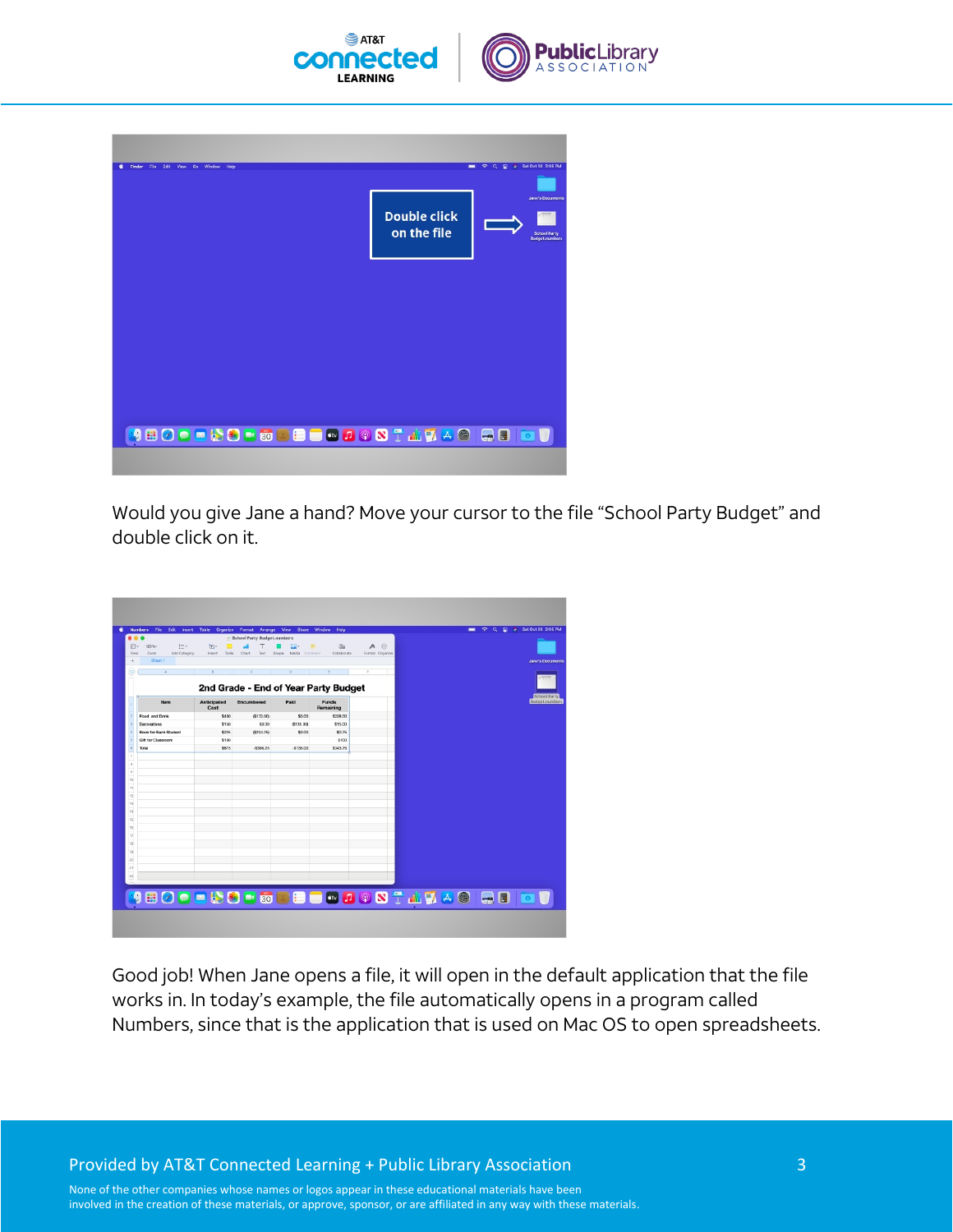





Folders on the computer are like the folder that was on Jane's physical desktop. Just as the folder on her desk contains letters, pictures, and other documents, the folder on the computer desktop contains similar files.

| Finder File Edit View Go Window Help                   | → Q 記 # Sat Oct 30 3:05 PM<br>-                                                                                   |
|--------------------------------------------------------|-------------------------------------------------------------------------------------------------------------------|
|                                                        | <b>Double click</b><br><b>Jane's Documents</b><br>on the folder<br><b>School Party</b><br><b>Budget</b> , numbers |
|                                                        |                                                                                                                   |
|                                                        |                                                                                                                   |
| <b>JEQO - 20 - 5 3 3 8 - 6 4 9 8 T 4 7 4 0 5 8 8 8</b> |                                                                                                                   |

Would you give it a try? Double-click on the folder to open it.

Provided by AT&T Connected Learning + Public Library Association 4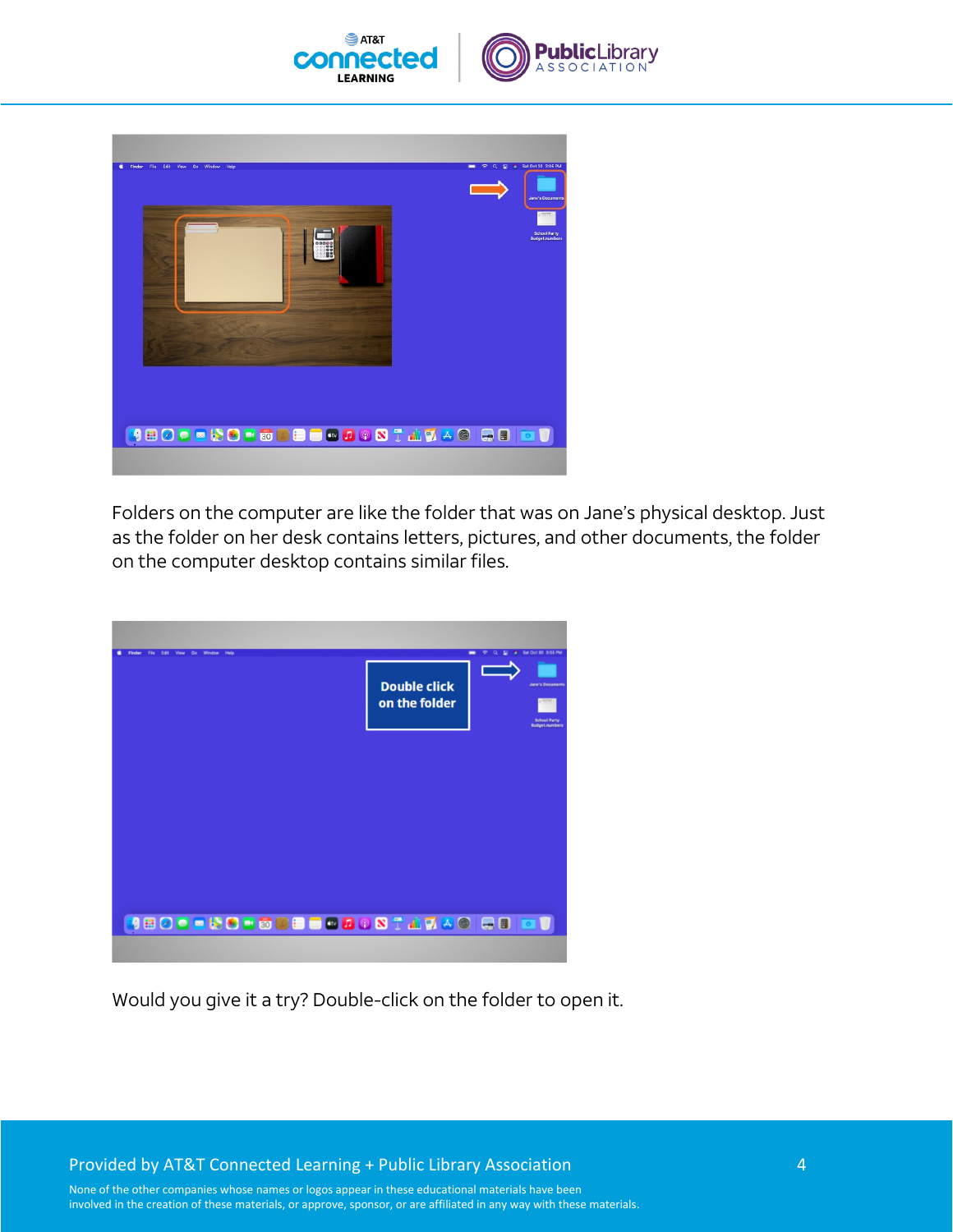

| (C) Recents<br>A Applications<br>End of Year<br>To Do List End of<br>School Party<br>Ibrary.jpeg<br>school.jpeg<br>Year Party pages<br>Party pages<br><b>Budget numbers</b><br>(a) Downloads<br><b>Street</b><br>C iCloud Drive<br><b>Documents</b><br><b>CD</b> Desktop<br>Team<br>· Red<br><b>C</b> Orange<br><b>Wallow</b><br>· Green<br>$\bullet$ Blue<br>· Purple<br><b>a</b> Gray<br>C All Tags | 0.0.0<br>Favoritas<br>( <sup>1</sup> ) AirDrop | ×.<br>Jane's Documents<br>- 5 | <b>B</b> = 0 0 | $\mathbb{B}$ + $\theta$ $\theta$ + | $\alpha$ | <b>Jane's Documents</b>                      |
|-------------------------------------------------------------------------------------------------------------------------------------------------------------------------------------------------------------------------------------------------------------------------------------------------------------------------------------------------------------------------------------------------------|------------------------------------------------|-------------------------------|----------------|------------------------------------|----------|----------------------------------------------|
|                                                                                                                                                                                                                                                                                                                                                                                                       |                                                |                               |                |                                    |          | <b>School Party</b><br><b>Budget.numbers</b> |
|                                                                                                                                                                                                                                                                                                                                                                                                       |                                                |                               |                |                                    |          |                                              |
|                                                                                                                                                                                                                                                                                                                                                                                                       |                                                |                               |                |                                    |          |                                              |
|                                                                                                                                                                                                                                                                                                                                                                                                       |                                                |                               |                |                                    |          |                                              |
|                                                                                                                                                                                                                                                                                                                                                                                                       |                                                |                               |                |                                    |          |                                              |
|                                                                                                                                                                                                                                                                                                                                                                                                       |                                                |                               |                |                                    |          |                                              |

Nice work! Double-clicking the folder on the desktop will open a window that shows the files in that folder, just as opening a paper folder allows you to sort through the documents in that folder.

| File Edit View Go Window Help<br>Finder                                                                                                                                          | <b>E2 # Sat Oct 30 3:05 PM</b><br>$\hat{\mathcal{P}}$ a<br>- |
|----------------------------------------------------------------------------------------------------------------------------------------------------------------------------------|--------------------------------------------------------------|
| E- △ ○ ⊖-<br>$\mathbb{R}$ = $\mathbb{R}$<br><br>Q<br>Jane's Documents<br>Ł.<br>$\rightarrow$<br>Favorites<br><b>Pt</b> AirDrop                                                   | <b>Jane's Documents</b>                                      |
| C Recents<br>A Applications<br>End of Year<br>School Party<br>school.jpeg<br>To Do List End of<br>Ibrary.jpeg<br>Year Party.pages<br>Party.pages<br>udget.numbers<br>@ Downloads | <b>School Party</b><br><b>Budget.numbers</b>                 |
| <b>icloud</b><br>C iCloud Drive<br><b>Documents</b>                                                                                                                              |                                                              |
| <b>Desktop</b><br>Tags<br>$Q$ . Red.                                                                                                                                             |                                                              |
| <b>Double click</b>                                                                                                                                                              |                                                              |
| on the file                                                                                                                                                                      |                                                              |
| a                                                                                                                                                                                |                                                              |
|                                                                                                                                                                                  |                                                              |
|                                                                                                                                                                                  |                                                              |
| <b>JBOOD &amp; B - 500 B - 600 A 0 N T A 7 A 0 G B</b>                                                                                                                           |                                                              |

Double-clicking on a file in a folder will open it. Would you open the file called "End of Year Party" by double-clicking on it?

Provided by AT&T Connected Learning + Public Library Association 5